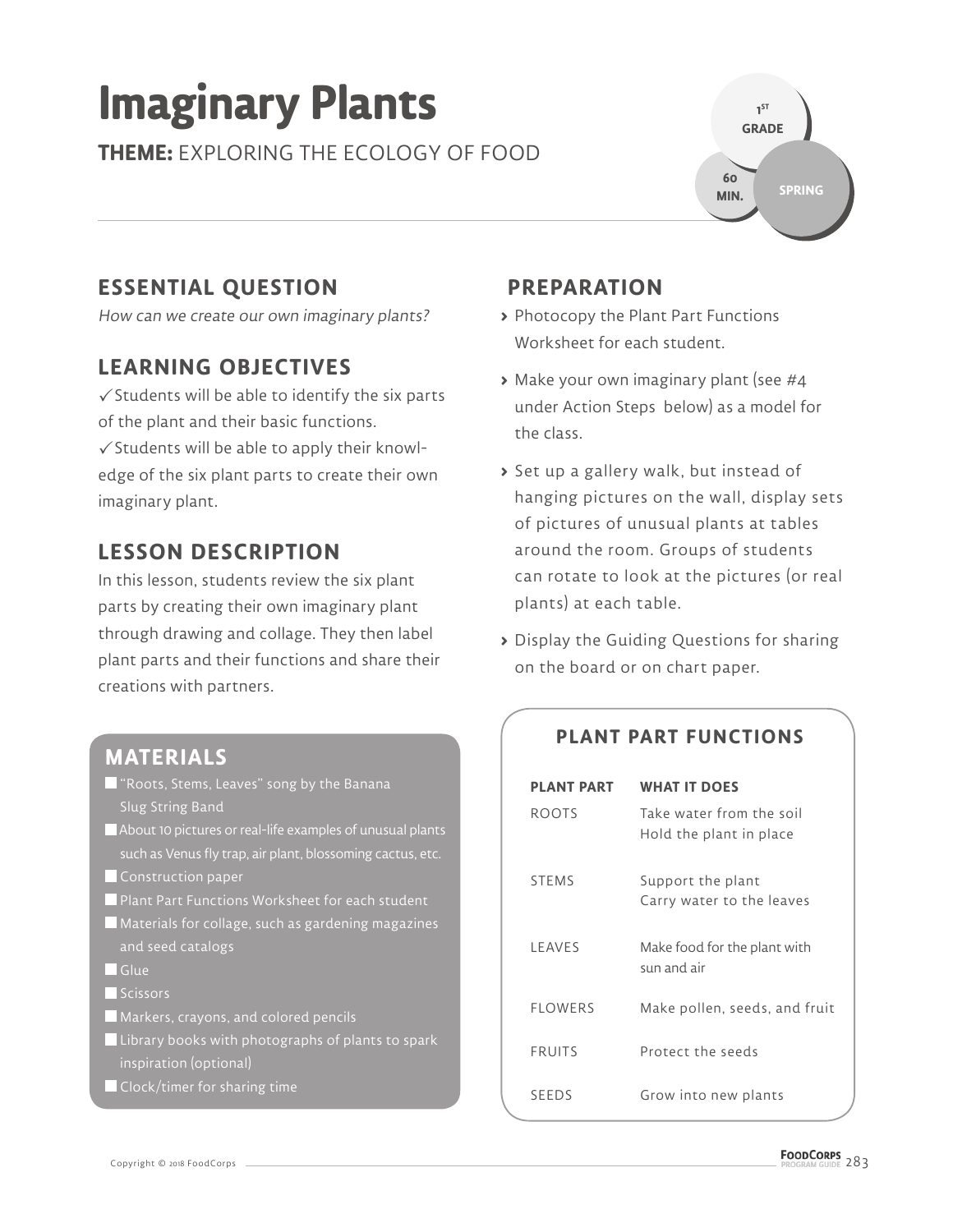#### **GUIDING QUESTIONS FOR SHARING**

- 1. What is the name of your plant?
- 2. What do you like most about this plant?
- 3. Where in the world does your plant grow?

#### **ACTION STEPS**

**1. Unusual Plants Gallery Walk:** Gather students in a circle and tell them, Today you'll get to create your very own imaginary plant! Explain that you have pictures of some of the unusual plants we find in nature. Have students rotate through viewing each of the unusual plants. Use a timer and a signal, so they know when it's time to switch to a different table. Have students return to the circle and have them share with a neighbor about their favorite plant they saw and why they liked it. **(10 min.)**

**2. Singing:** Review the parts of the plant by singing "Roots, Stems, Leaves." **(5 min.)**

**3. Model:** Tell students, You can be creative because there are millions of different kinds of leaves, flowers, and fruits. You just have to make sure that your plant has all six plant parts: roots, stems, leaves, flowers, fruits, and seeds. Show students your model, pointing out different features, for example, The root of my plant is like a carrot, and it's very tasty. The stems of my plant are vines that could climb a fence! Model using your imagination to get students in the spirit. Tell them they can draw each plant part, cut out images of plant parts from magazines, or do both. **(5 min.)**

**4. Making Plant Collages:** Pass out art supplies and collage materials to students. Circulate through the room, and ask students to show you which plant part they're working on. Offer guidance and encouragement where needed. You may want to set up a library corner with books of botanical drawings and photographs of interesting plants that students can visit for inspiration. **(15 min.)**

**5. Identifying Parts and Functions:** As students are finishing their plant creations, pass out the Plant Part Functions Worksheet. Show them how you used the Worksheet to label each plant part, and show what it does on your own imaginary plant model. Have them cut and glue the names and functions next to the appropriate plant part. If your students need more structure and support, you can do this as a whole class. Using a document camera, if you have one, move step by step through pasting each plant part name and function onto their plants. For example, you would say, Let's all find the stem of our plant. Now point to the word that says "stem" on our Worksheet. Great! Let's cut out the word "stem" and the words that describe what it does—"carry water to the leaves" and glue that next to the stem. **(10 min.)**

**6. Sharing:** Have students clean their spaces and get into pairs. Then review the guiding questions they will share with their partner. With a student as your partner, model how to share. Demonstrate answering the questions enthusiastically and in full sentences, and show active listening while your partner shares. Tell students that you'll set a timer, and they'll each have three minutes to share. **(10 min.)**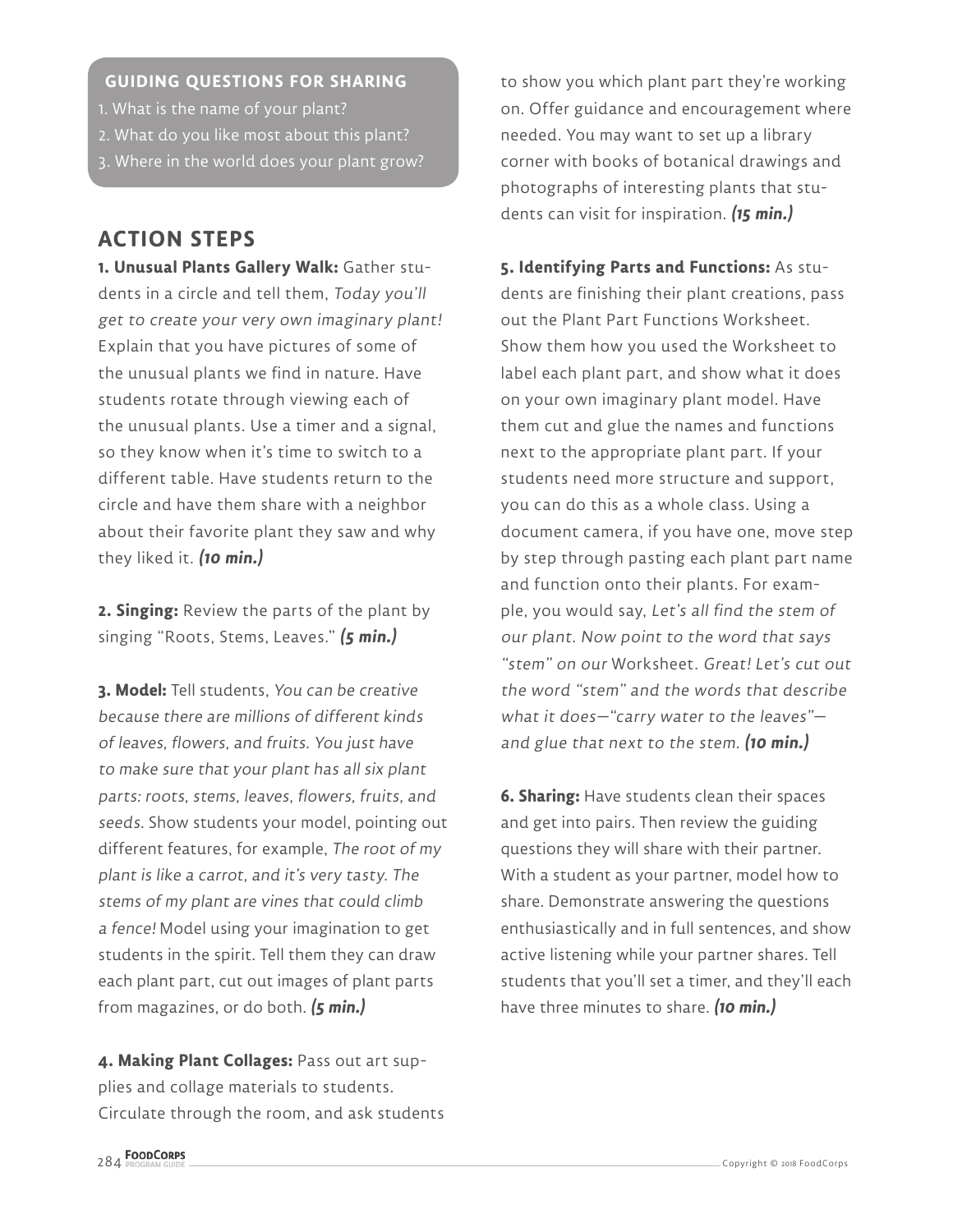#### **REFLECTION**

Have students discuss the following questions in small groups, then share with the class: **(5 min.)**

- **•** Which plant part holds the plant in the ground? Which plant part can grow into a whole new plant? Which plant part holds the seeds?
- **•** What's one thing you learned about your partner's imaginary plant?
- **•** How did you decide what kind of plant to make?
- **•** What were some of the most creative plants you saw in class today? Why is creativity important?

#### **ADAPTATIONS**

**Age:** Older students will enjoy playing Exquisite Corpse, a game in which players make a collective drawing without seeing what the person before them has drawn. Traditionally this was done with three different people drawing the head, torso, and legs of a being. But it works just as well with plants! Fold a paper into equal sections, and have one person draw the roots, extending their lines just past the fold, so the next person can pick up where they left off and create the stem, and so on. After each player has had their turn, unfold to reveal your beautiful hodgepodge of a plant!

**Extension:** Read Paul Fleischman's Weslandia, a book about a boy who plants his own imaginary staple crop in his backyard and builds a civilization around it.

#### **ACADEMIC CONNECTIONS**

Next Generation Science Standards, Life Science Disciplinary Core Idea **NGSS 1.LS1.A** 

Structure and Function – All organisms have external parts . . . Plants also have different parts (roots, stems, leaves, flowers, fruits) that help them survive and grow.

English Language Arts Common Core State **Standards** 

#### **CCSS.ELA-LITERACY.SL.1.1**

Participate in collaborative conversations with diverse partners about grade 1 topics and texts with peers and adults in small and larger groups.

#### **CCSS.ELA-LITERACY.SL.1.6**

Produce complete sentences when appropriate to task and situation.